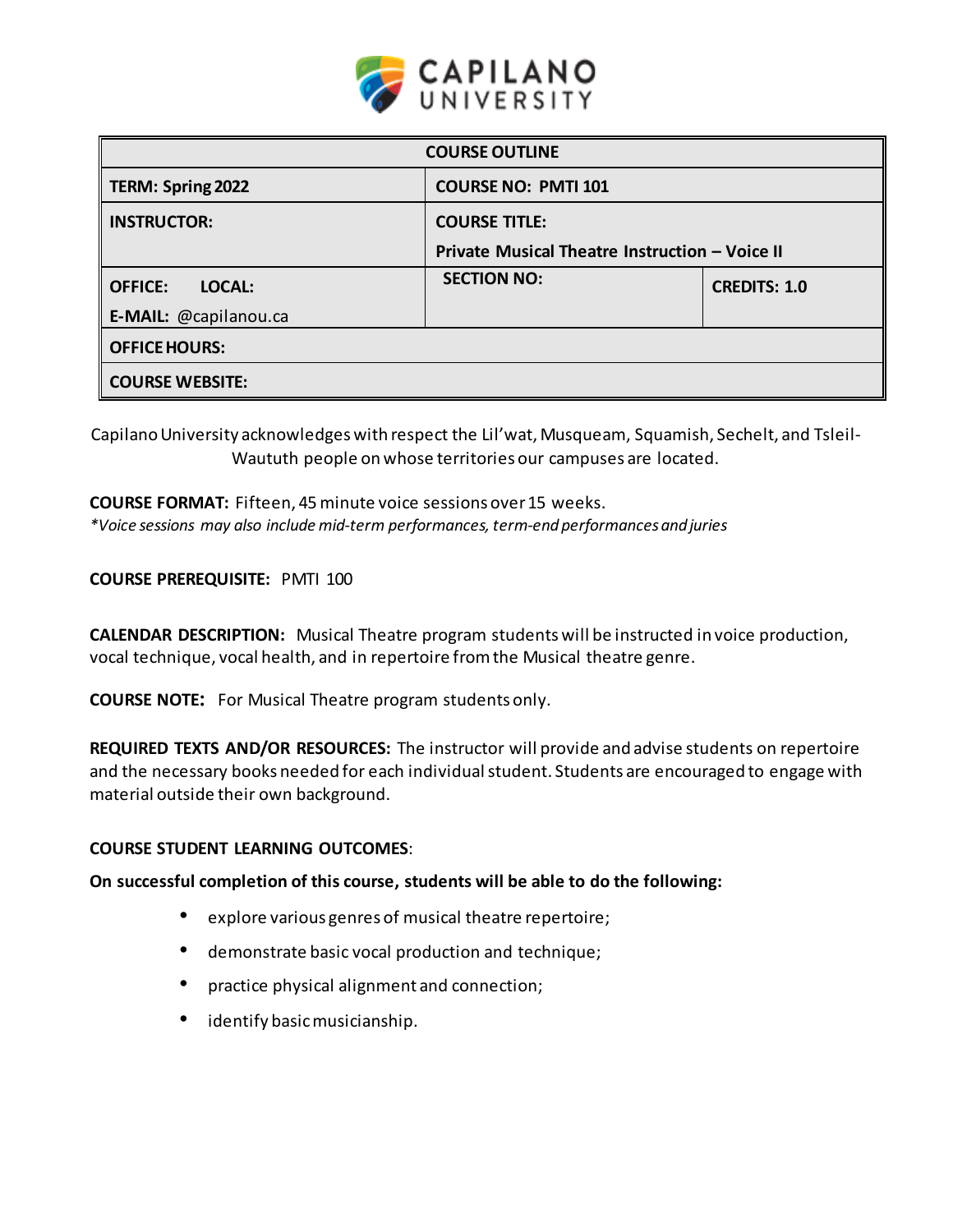**COURSE CONTENT:** The content and week-by-week breakdown of the course will vary by term and instructor. The following is a sample:

| <b>Week</b> | <b>Material Covered</b>            | <b>Assignments Due</b> |  |
|-------------|------------------------------------|------------------------|--|
|             | Introduction to Course             | *See Syllabus          |  |
| $2 - 6$     | Practical Voice Training/Technique |                        |  |
| $7 - 10$    | <b>Application in Practice</b>     |                        |  |
| $10-13$     | Application into Performance       |                        |  |
| $14 - 15$   | Finish Final Assignment(s)/Juries  |                        |  |

# **EVALUATION PROFILE:**

| Vocal Health & Technique      | 10-30%     |
|-------------------------------|------------|
| Assignment(s)                 | 20-60%     |
| Juries                        | 10-20%     |
| <b>Professional Practices</b> | $15 - 25%$ |
|                               |            |

# **ASSIGNMENTS**

The assignment structure for this course is determined by the instructor in accordance with the learning outcomes outlined above. Please refer to the course syllabus and eLearn site for a more detailed breakdown.

**Vocal Health and Techniques:** will be discussed with each student. Various exercises that address the voice type and specific challenges the student faces will be explored and practiced to improve vocal technique and skill.

**Assignment(s)**: This course will have assessments such as repertoire research and execution, transcribing lessons and keeping a weekly journal, building an audition book, a 'special assignment' designed to improve the student's knowledge and understanding of various aspects of the Musical Theatre genre and demonstrating the skills that reflect their ideas and work garnered during the course.

**Juries:** Throughout the term students will prepare repertoire from the Musical Theatre (or other relevant canons), which will be presented to the voice faculty during the exam period.

# **Professional Practices:**

The grade reflects the departments Professional Practices document as laid out in the Student Handbook and the syllabus. Professional Practices and expectations specific to this class will be reviewed by the instructor.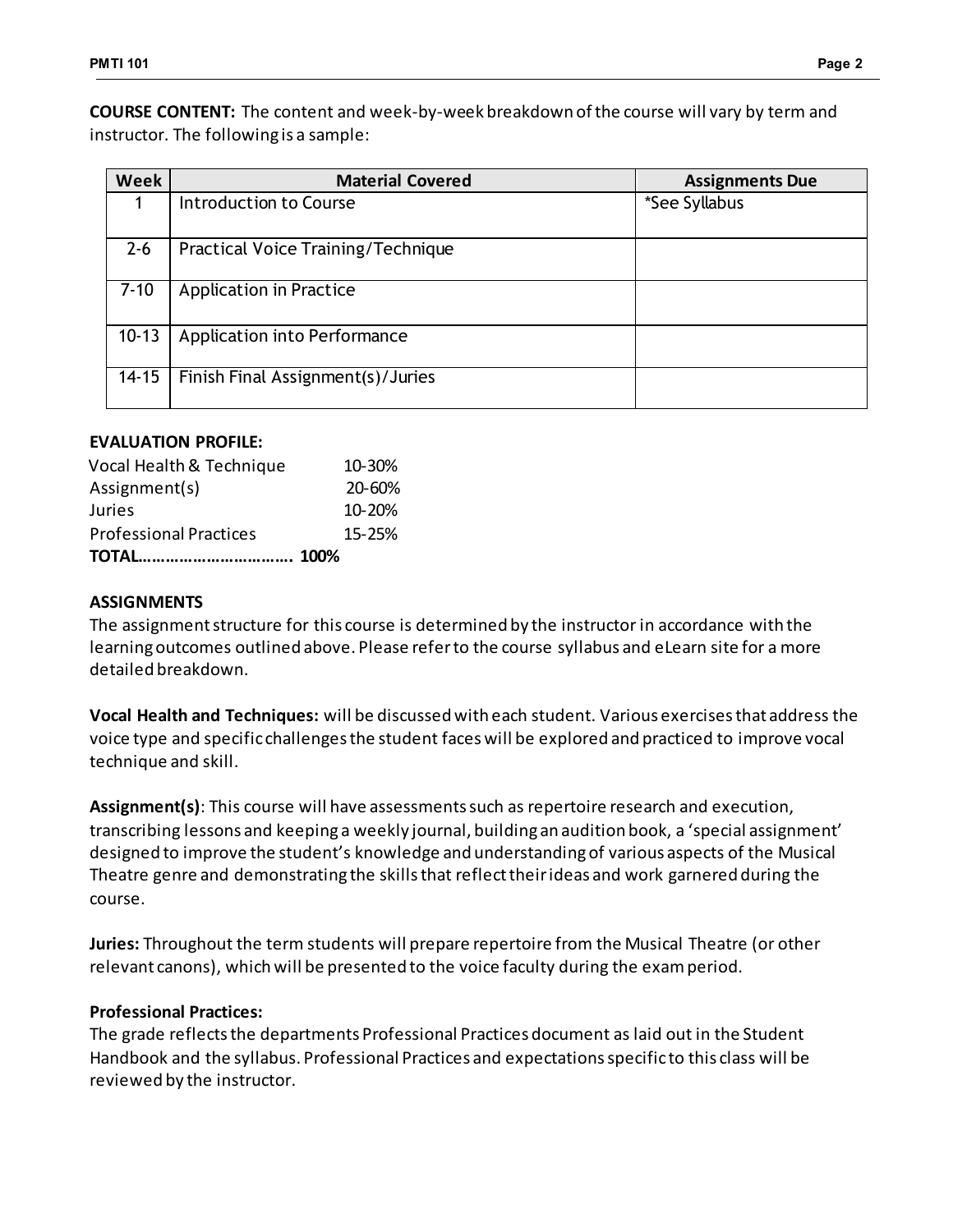#### **GRADING PROFILE**

|           |                               | = 90-100   B+ = 77-79   C+ = 67-69   D = 50-59 |            |
|-----------|-------------------------------|------------------------------------------------|------------|
| = 85-89   |                               | $\vert$ B = 73-76 $\vert$ C = 63-66            | $F = 0-49$ |
| $= 80-84$ | $  B - = 70-72   C - = 60-62$ |                                                |            |

#### **Incomplete Grades**

Grades of Incomplete "I" are assigned only in exceptional circumstances when a student requests extra time to complete their coursework. Such agreements are made only at the request of the student, who is responsible to determine from the instructor the outstanding requirements of the course.

#### **Late Assignments**

Assignments are due at the beginning of the class on the due date listed. If you anticipate handing in an assignment late, please consult with your instructor beforehand.

## **Missed Exams/Quizzes/Labs, etc.**

Make-up exams, quizzes, and/or tests are given at the discretion of the instructor. They are generally given only in medical emergencies or severe personal crises. Some missed labs or other activities may not be able to be accommodated. Please consult with your instructor.

#### **Attendance**

This course is built around an active classroom component. Students are expected to attend all classes and associated activities.

## **English Usage**

Students are expected to proofread all written work for any grammatical, spelling, and stylistic errors. Instructors may deduct marks for incorrect grammar and spelling in written assignments.

## **Electronic Devices**

Students may use electronic devices during class for note-taking only.

## **On-line Communication**

Outside of the classroom, instructors will (if necessary) communicate with students using either their official Capilano University email or eLearn; please check both regularly. Official communication between Capilano University and students is delivered to students' Capilano University email addresses only.

## **UNIVERSITY OPERATIONAL DETAILS**

## **Tools for Success**

Many services are available to support student success for Capilano University students. A central navigation point for all services can be found at: <https://www.capilanou.ca/student-life/>.

## **Capilano University Security: download the [CapU Mobile](https://www.capilanou.ca/student-life/support--wellness/safety--security/capu-safe-app/) Safety App**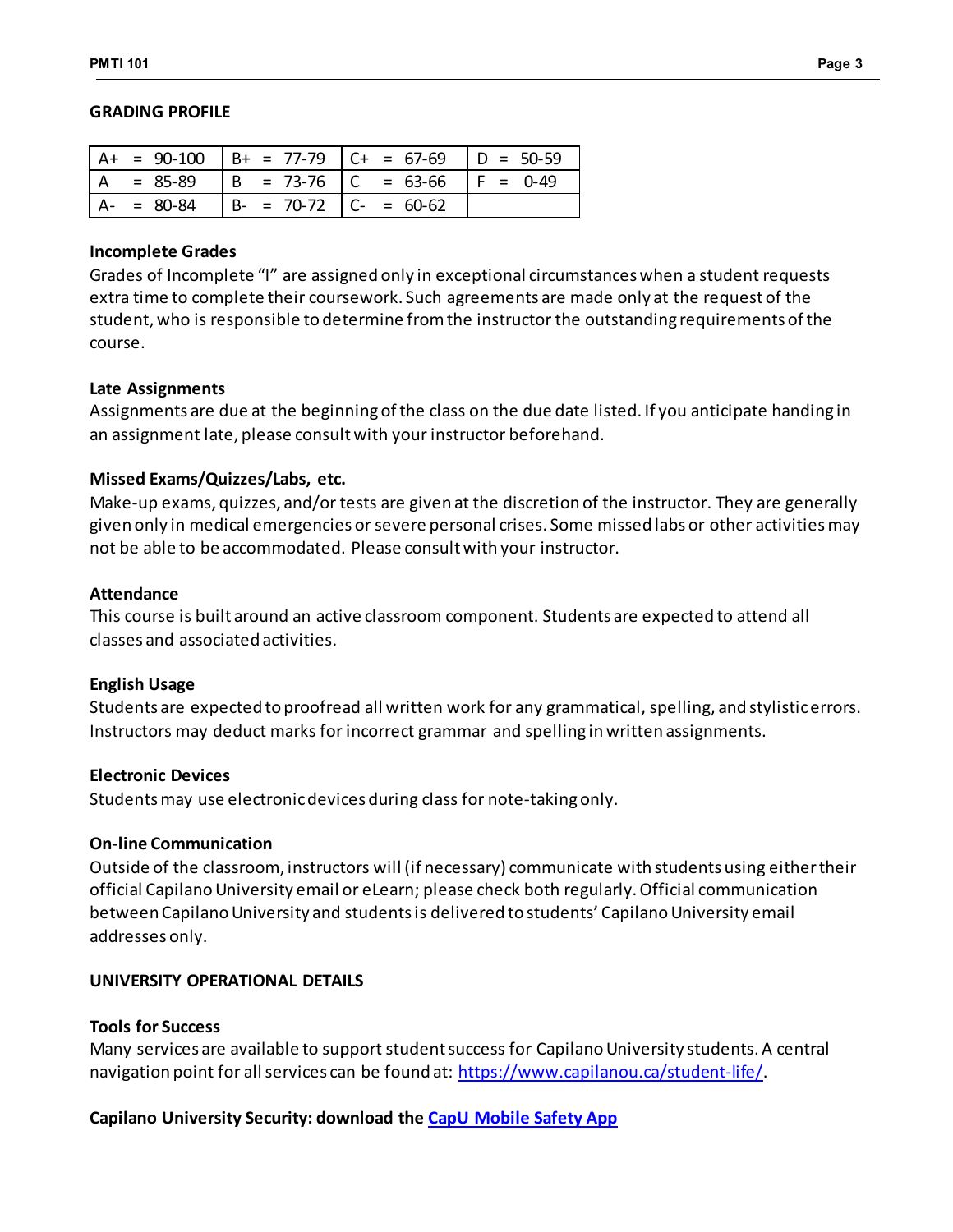# **Policy Statement (S2009-06)**

Capilano University has policies on Academic Appeals (including appeal of final grade), Student Conduct, Academic Integrity, Academic Probation and other educational issues. These and other policies are available on the University website.

# **Academic Integrity (S2017-05)**

Any instance of academic dishonesty or breach of the standards of academic integrity is serious and students will be held accountable for their actions, whether acting alone or in a group. See policy and procedures S2017-05 Academic Integrity for more information[: https://www.capilanou.ca/about](https://www.capilanou.ca/about-capu/governance/policies/)[capu/governance/policies/](https://www.capilanou.ca/about-capu/governance/policies/).

Violations of academic integrity, including dishonesty in assignments, examinations, or other academic performances, are prohibited and will be handled in accordance with the Student Academic Integrity Procedures.

**Academic dishonesty** is any act that breaches one or more of the principles of academic integrity. Acts of academic dishonesty may include but are not limited to the following types:

**Cheating**: Using or providing unauthorized aids, assistance or materials while preparing or completing assessments, or when completing practical work (in clinical, practicum, or lab settings), including but not limited to the following:

- Copying or attempting to copy the work of another during an assessment;
- Communicating work to another student during an examination;
- Using unauthorized aids, notes, or electronic devices or means during an examination;
- Unauthorized possession of an assessment or answer key; and/or,
- Submitting of a substantially similar assessment by two or more students, except in the case where such submission is specifically authorized by the instructor.

**Fraud**: Creation or use of falsified documents.

**Misuse or misrepresentation of sources**: Presenting source material in such a way as to distort its original purpose or implication(s); misattributing words, ideas, etc. to someone other than the original source; misrepresenting or manipulating research findings or data; and/or suppressing aspects of findings or data in order to present conclusions in a light other than the research, taken as a whole, would support.

**Plagiarism**: Presenting or submitting, as one's own work, the research, words, ideas, artistic imagery, arguments, calculations, illustrations, or diagrams of another person or persons without explicit or accurate citation or credit.

**Self-Plagiarism**: Submitting one's own work for credit in more than one course without the permission of the instructors, or re-submitting work, in whole or in part, for which credit has already been granted without permission of the instructors.

**Prohibited Conduct**: The following are examples of other conduct specifically prohibited: